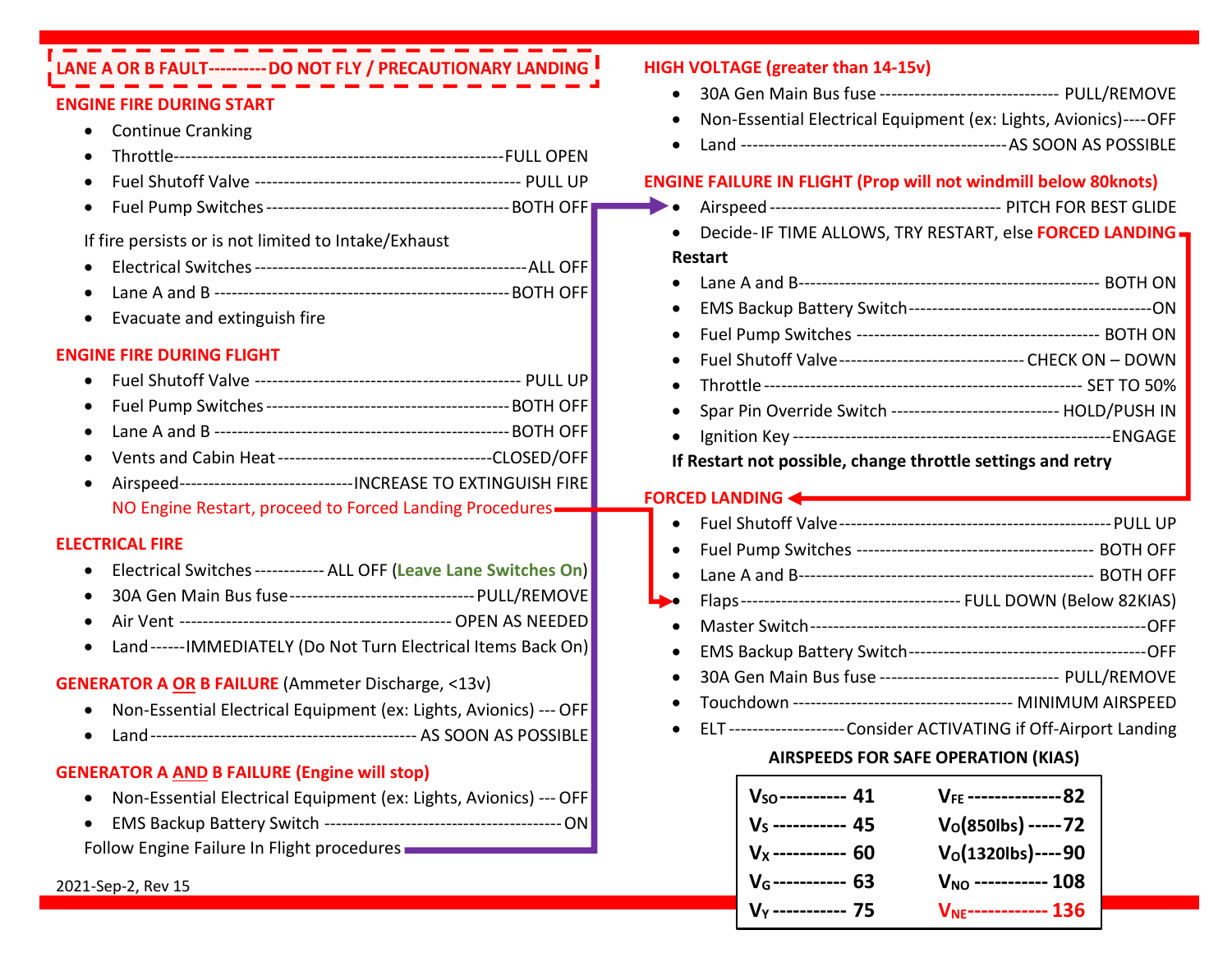#### PRE-FLIGHT INSPECTION

### CABIN

- Canopy -------------------------- OPEN, CHECK operation/condition
- Flight Control Locks ---------------------------------------------REMOVE
- Seat Back Position ---------------------------------------------------- SET
- Spar Pins ----------------------------------------------- CHECK ENGAGED
- Fuel Tank ----------CHECK FUEL LEVEL on Mechanical Fuel Gauge
- EFIS Battery Backup Switch ------------------------------------------ ON Ensure PFD boots up
- Master Switch ---------------------------------------------------------- ON Cooling fans (listen!), MFD powers up (confirm)
- EFIS Battery Backup Switch ------------------ MASTER DEPENDENT
- Avionics ----------------------------------------------------------------- OFF
- Stall Warning Vane -------------------------------------------- ACTUATE
- Fuel Shut-Off Valve ---------------------------------- PUSH DOWN/ON

#### WARNING

During high ambient temperature conditions, run the fuel pump for 5 mins to flush the fuel lines and minimize the potential for vapor lock.

- Lights / Strobes ---------------------------------------- CHECK then OFF
- EMS Backup Battery Switch ---------------------------------------- OFF
- Engine/Total Hours --------------------------------------------- RECORD
- Master Switch --------------------------------------------------------- OFF
- ELT -------------------------------------------- CHECK OFF (No red light)
- Baggage ------------------------------------------------------ RESTRAINED
- Foreign or Misplaced Objects ---------------------------------- CHECK
- Spare Fuses ---------------------------------------------------- AVAILABLE

#### LEFT WING

- Wing ----------------------------------------------------------- CONDITION
- AOA Static Port ------------------------------- CHECK for obstructions
- Tie-Down ------------------------ REMOVE (can remove eyebolt too)
- Wing Hand Hold ---------------------------CHECK no free movement\*
- Flaperon ----------------- CHECK condition, freedom of movement
- Flaperon Hinge Brackets ------------------------------- CHECK BOLTS

# PRE-FLIGHT PRE-FLIGHT

# \*WARNING

When applying Fore and Aft force check for play at the rear spar junction. This is usually discovered by hearing a clicking noise.

If this is the case, refer to the Maintenance Manual for corrective action.

# Excessive fore and aft play in the left wing may also render the EFIS AOA indications inaccurate.

#### LEFT MAIN LANDING GEAR

- Tire------------------------------- CONDITION, proper inflation 25 psi
- Brake ------------------------------------ CHECK condition, no leakage
- Axle Nut -------------------------------- CHECK cotter pin installation
- Wheel Bearings -------------------------------- SHAKE WHEEL/CHECK
- Wheel Chocks --------------------------------------------------- REMOVE

# FUSELAGE (LEFT SIDE)

- Flaperon Control Tab ------------------- FULLY INSERTED, NO PLAY
- Fuel Sample-------- CHECK for water or sediment contamination
- Static Port ------------------------------------------------ CLEAN & OPEN

### EMPENNAGE

- Vertical Stabilizer ------------------------------------- CHECK condition
- Stabilator -----------------CHECK condition, freedom of movement
- Anti-Servo Tab ------------- CHECK condition, proper attachment
- Rudder -- CHECK condition, attachment, freedom of movement
- Tie-Down --------------------------------------------------------- REMOVE

2021-Sep-2, Rev 15 2021-Sep-2, Rev 15



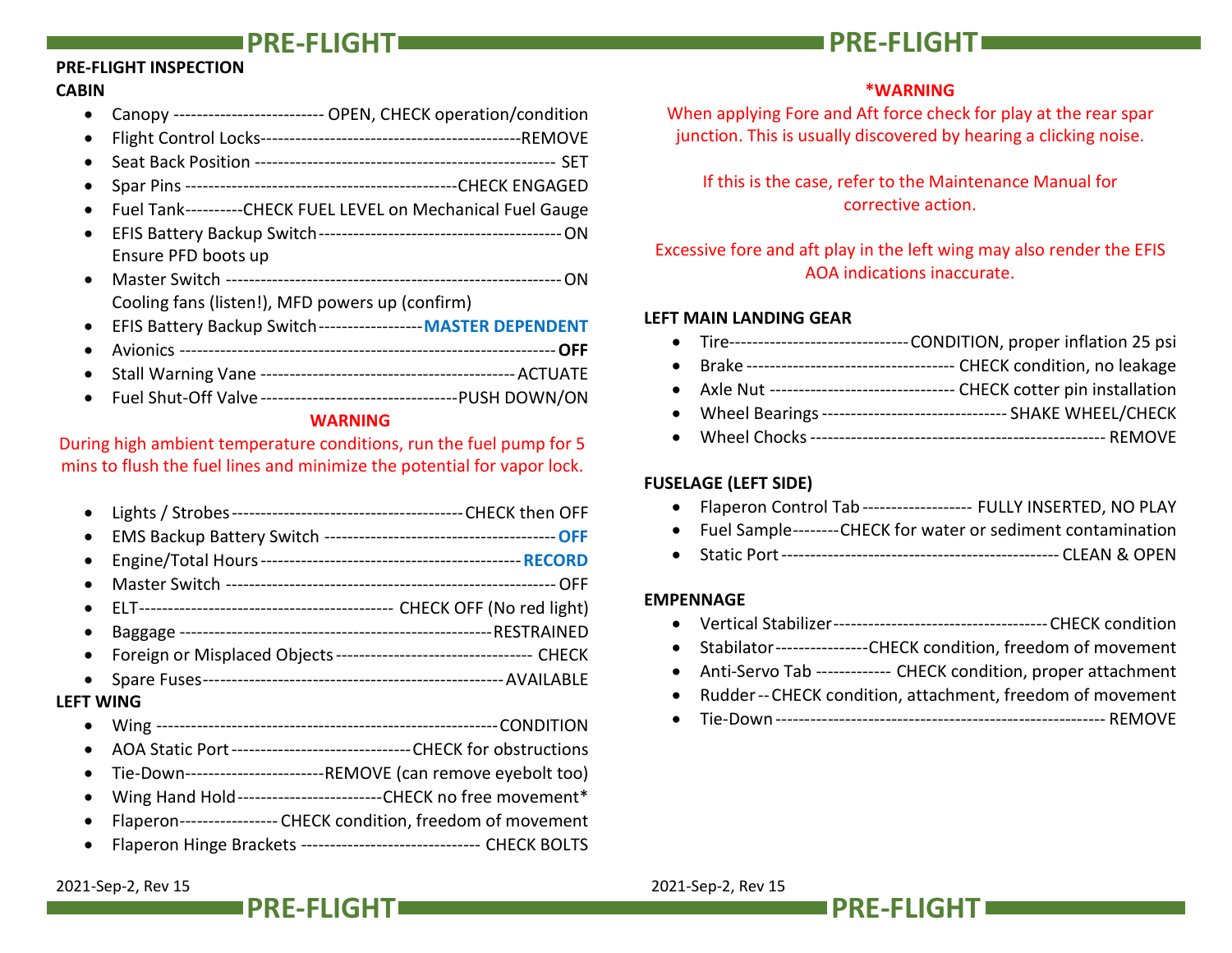#### FUSELAGE (RIGHT SIDE)

- Static Port ------------------------------------------------ CLEAN & OPEN
- ADS-B Antenna ------------------------- CHECK condition & security
- Comm. Antenna ------------------------ CHECK condition & security
- Fuel Vent Line ------------------------------------------------------- CLEAR
- Fuel Cap ------------------------------------------------------------ SECURE
- Flaperon Control Tab--------------------FULLY INSERTED, NO PLAY

#### RIGHT MAIN LANDING GEAR

- Tire ------------------------------ CONDITION, proper inflation 25 psi
- Brake ------------------------------------- CHECK condition, no leakage
- Axle Nut --------------------------------- CHECK cotter pin installation
- Wheel Bearings -------------------------------- SHAKE WHEEL/CHECK
- Wheel Chocks ----------------------------------------------------REMOVE

#### RIGHT WING

- Flaperon----------------- CHECK condition, freedom of movement
- Flaperon Hinge Brackets ------------------------------- CHECK BOLTS
- Wing Hand Hold ------------------------- CHECK no free movement\*
- Wing ----------------------------------------------------------- CONDITION
- Tie-Down--------------------------REMOVE (can remove eyebolt too)

#### NOSE SECTION

- Transponder Antenna------------------ CHECK condition & security
- Muffler ------------------ CHECK condition, security of attachment
- Coolant ------------------------------------------------------ LEVEL CHECK
- Engine Oil ------------------------ CHECK quantity, color, and clarity WARNING

### Before performing the engine oil check procedure, make sure Master and both lane/ignition switches are in the OFF position

- 1. Remove oil cap from oil tank and place cap in holder on oil door
- 2. Turn propeller by hand in direction of prop rotation several times to pump oil from engine into oil tank
- 3. A gurgling sound will be heard. Check oil level on stick
- 4. Return cap to oil tank and secure

#### 2021-Sep-2, Rev 15 2021-Sep-2, Rev 15

# PRE-FLIGHT PRE-FLIGHT

# ALTERNATIVE TO STEP 2:

- Ensure step1 complete (oil cap removal/secure)
- Check oil minimum quantity at or above tip of dipstick
- Feet on brakes, Canopy closed
- MASTER SWITCH ON
- Lane/Ignition Switches BOTH OFF, Double Check OFF
- Use the start key to turn the propeller for 10 seconds
- MASTER SWITCH OFF
- Proceed to Step 3 (may require 1-2 hand turns of prop)

### NOSE SECTION (CONTINUED)

- Nose Landing Gear ----------------- CHECK attachment to fuselage
- Nose Tire ----------------------- CONDITION, proper inflation 22 psi
- Tow Bar ------------------------------------- Disconnected and stowed
- Wheel Chocks --------------------------------------------------- REMOVE
- Cowling ----------------------- CHECK condition, all screws installed
- Air Inlets --------------------------------------- CHECK all unobstructed
- Propeller and Spinner -------------------- CHECK condition, security
- Pitot tube ------------------------------------------------ CLEAN & OPEN
- Oil & Coolant Radiators ------------------------ CHECK unobstructed
- Oil & Coolant Radiator Block-offs ----------- INSTALL or REMOVE

as required by ambient conditions

### ACRONYMS

- AOA Angle of Attack
- EFIS Electronic Flight Information System
- EMS Engine Management System
- ESP Electronic Stability and Protection
- MFD Multi Function Display
- PFD Primary Flight Display



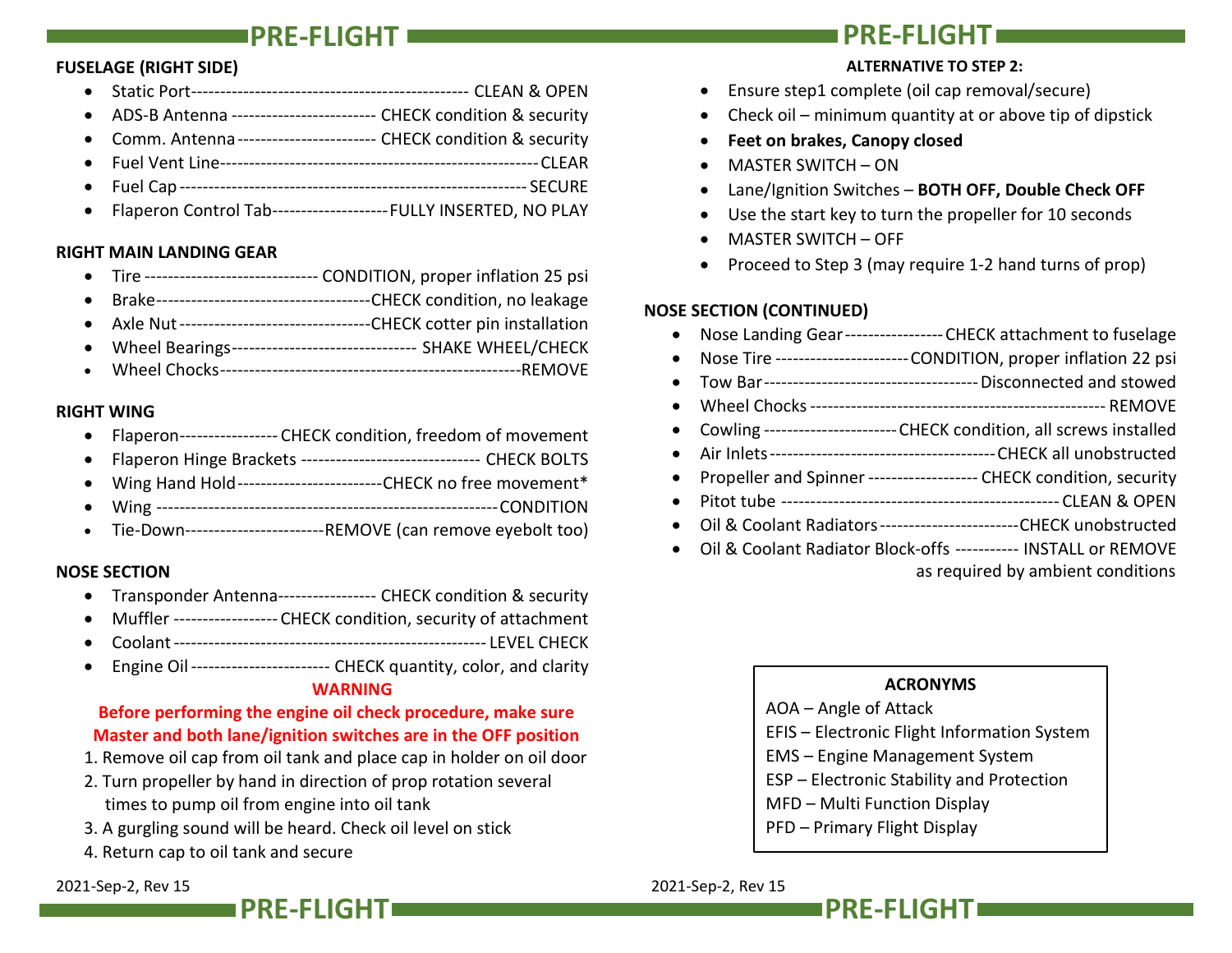#### PRE-START

- Passenger Briefing -------------------------------------------- PERFORM
- Baggage ------------------------------------------------------ RESTRAINED
- Safety Belts ----------------------------------------- FASTENED & SNUG
- Canopy ----------------------------------------------------------- LATCHED
- Fuel Shut-Off Valve ---------------------------------- PUSH DOWN/ON
- Throttle ------------------------------------------------- CHECK FRICTION
- Master Switch ---------------------------------------------------------- ON
- EFIS Battery Backup Switch ------------------ MASTER DEPENDENT
- Fuses ------------------------------------------ CHECK none illuminated
- Strobe Lights ------------- ON (Omit until after start if battery low)

#### ENGINE START

#### CAUTION. Do not start if oil temp is below -13°F or ambient above 120°F

- Brakes ------------------------------------------------------- TEST & HOLD
- Lane A&B -------------------------------------------------------- BOTH ON
- Lane A&B Fault Indicator Lights ------ ILLUMINATE, EXTINGUISH (If after 5 seconds, a light flashes/illuminates, or failed to illuminate initially, abort start and refer to POH 3.2.1 "Lane Fault Indications" – RED=Don't Fly/Land)
- Fuel Pump 1 Switch---------------------------------------------------- ON
- Fuel Pump 2 Switch--------------------------------------------------- OFF
- Throttle Position ------------------------------------------------------50%
- Propeller ------------------------------------------------------------- CLEAR
- Ignition Key ------------------------------------------------------- ENGAGE
- Throttle -------------- REDUCE as required (2,000 RPM Minimum)
- Oil pressure ------ CHECK 12 psi within 10 seconds or shutdown
- Throttle ------------------------------ Above 2,500 RPM for 5 seconds Ammeter increases as 2<sup>nd</sup> generator comes online
- Avionics Switch --------------------------------------------------------- ON
- Landing Lights ------------------------------------------------ AS DESIRED
- Fuel Pump 2 Switch---------------------------------------------------- ON
- EMS Backup Battery Switch ------------------------------ CHECK OFF
- Throttle --------------- Less Than 2,500 RPM until oil above 120°F

### PRE-TAXI/TAXIING

- Engine Gauges ----------------------------------------------------- CHECK
- Flight Instruments---------- VERIFY, ESP OFF for Maneuver Flight
- Taxi Throttle ---------Less Than 2,500 RPM until oil above 120°F

#### BEFORE TAKEOFF RUN UP

- Brakes ----------------------------------------------------------------- HOLD
- Flight Controls ---------------------------------------- FREE & CORRECT
- Flight Instruments / Garmin650 ------------------------- CHECK/SET
- Fuel Shut-Off Valve -------------------------------- CHECK DOWN/ON
- EFIS Fuel Quantity Indication ----------------------------------- CHECK
- Trim/Flaps ------------------------------------------------ SET for takeoff
- Canopy ---------------------------------------- LATCHED FULLY CLOSED
- Minimum oil temp ------------------------------------------------- 120°F
- Control Stick ----------------------------------------------------- FULL AFT

#### LANE and IGNITION (CHANGES!!!!!!)

|                   | Throttle -------------- FULL (smooth ops, RPM approx 5,000 RPM)      |  |
|-------------------|----------------------------------------------------------------------|--|
|                   |                                                                      |  |
| $\bullet$         |                                                                      |  |
| $\bullet$         |                                                                      |  |
| $\bullet$         | Lane B------------------- ON, then ensure Fault Light Extinguished   |  |
|                   | Delay ------------------------------- Wait 30s and then check Lane A |  |
| $\bullet$         |                                                                      |  |
|                   | Lane A------------------ ON, then ensure Fault Light Extinguished    |  |
|                   |                                                                      |  |
|                   |                                                                      |  |
|                   |                                                                      |  |
| <b>FUEL PUMPS</b> |                                                                      |  |
|                   | Fuel Pump 1 ---------- OFF wait 5s, fuel pressure 40.6 to 55.1 psi   |  |
|                   |                                                                      |  |
|                   | Fuel Pump 2 ---------- OFF wait 5s, fuel pressure 40.6 to 55.1 psi   |  |
| $\bullet$         |                                                                      |  |
|                   |                                                                      |  |
|                   | Seat Belt, Pilot and Passenger------------------FASTENED & SNUG      |  |

• Takeoff Briefing and Abort Plan------------------------------- REVIEW

2021-Sep-2, Rev 15 2021-Sep-2, Rev 15

ISTART/RUN-UP START/RUN-UP START/RUN-UP START/RUN-UP

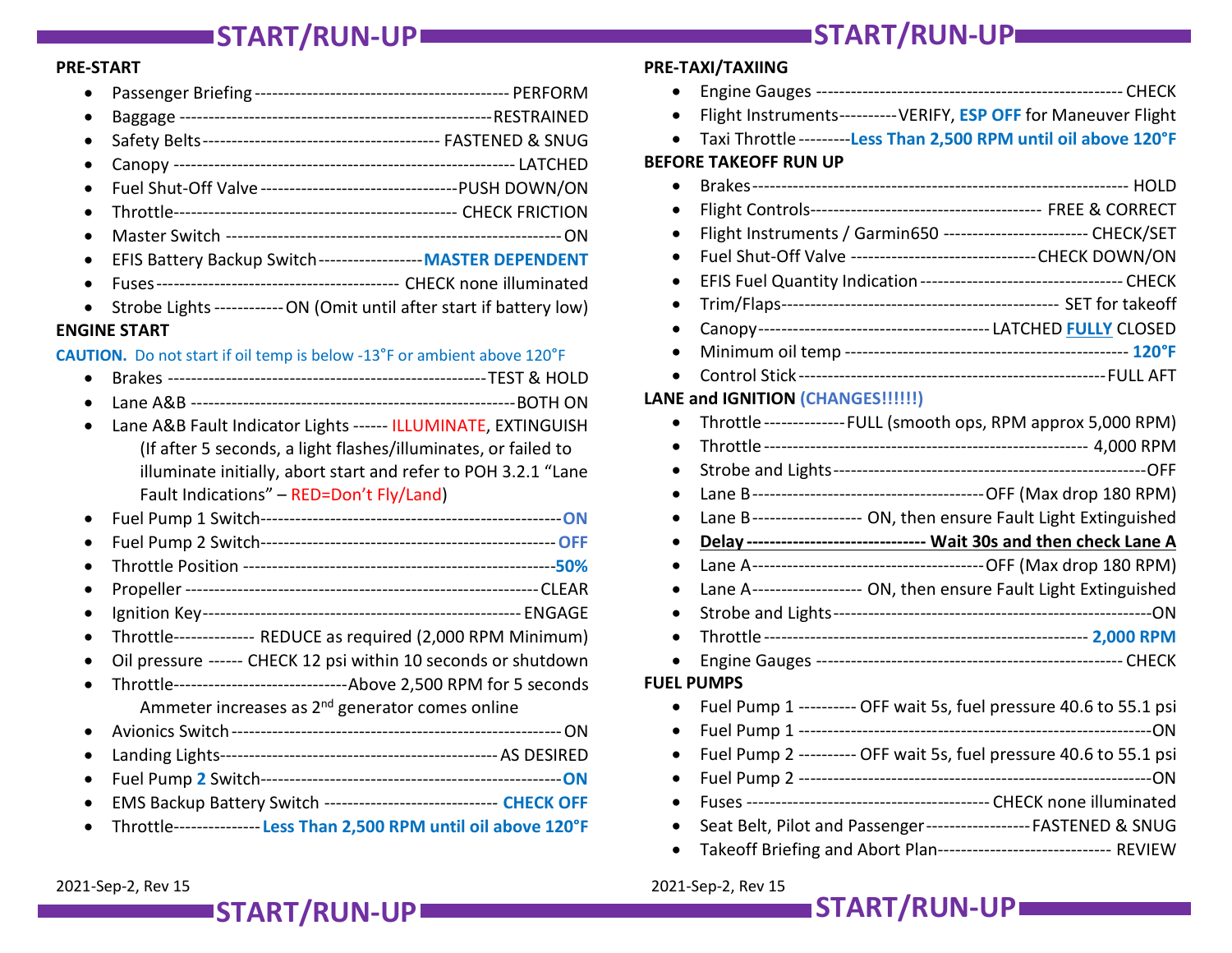# IMANEUVERS MANUSCHE EIN DER EINER EIN DER EIN DER EIN DER EIN DER EIN DER EIN DER EIN DER EIN DER EIN DER EIN

#### TAKE-OFF (Normal)

- Control Stick ---------------------- Halfway between neutral and aft
- Throttle --------------------------------------------Smoothly FULL OPEN
- Stabilator Control --------------- Hold back pressure on control to RAISE NOSE just clear of ground, release as needed
- Lift Off ---------------------------------------------------------- 50-55 KIAS
- Climb ----------------------------------------------------------- 75 KIAS (VY)
- Flaps ---------------------------------------------------------------------- UP
- Trim --------------------------------------------------------- AS REQUIRED

# TAKE-OFF (Short/Obstacle)

Normal take-off with the following exceptions:

- Flaps ------------------------------------------------------------------- HALF
- Brakes ------------------------- HOLD until application of full power
- Climb ----------------------------- 60 KIAS (Vx) until clear of obstacle

# TAKE-OFF (Soft Field)

Normal take-off with the following exceptions:

- Flaps ------------------------------------------------------------------- HALF
- Stabilator ---------------- Back pressure, hold nose slightly higher
- After Lift-Off------------------------------LEVEL FLIGHT, climb  $V_x$  to  $V_y$ WARNING – The aircraft will lift-off at very low IAS. Stay in ground effect until reaching  $V_X$  or higher

### CLIMB

 Throttle ----------------------------------------------------------------- FULL 5,800 RPM Max 5 minutes 5,500 RPM Max Continuous **Airspeed** 

| $\blacksquare$ | <b>AII SUCCU</b>                |  |
|----------------|---------------------------------|--|
|                |                                 |  |
|                |                                 |  |
|                | Cruise-Climb 85 KIAS, Flaps --- |  |
|                |                                 |  |
|                |                                 |  |

Trim --------------------------------------------------------- AS REQUIRED

#### 2021-Sep-2, Rev 15 2021-Sep-2, Rev 15

# **CRUISE**

- Flaps -------------------------------------------------------------- CHECK UP
	- Throttle -------------- SET RPM to cruise power (5,500 RPM Max)
	- Trim ---------------------------------------------------------- AS REQUIRED
	- Engine Gauges ----------------------------------------------------- CHECK

Refer to POH 7.2.1 regarding fuel consumption

#### DESCENT & APPROACH

- Throttle ------------------ REDUCE (Avoid prolonged idle throttle)
- Flight Instruments ------------------------------------------------ ADJUST Airspeed ------------------------------------------------------ AS DESIRED Engine Gauges ------------------------------------------------ MONITOR
- Flaps ------------------------------------------------- UP (above 82 KIAS ) AS DESIRED (below 82 KIAS)

# BEFORE LANDING

|  | - Seat Belt |  |
|--|-------------|--|
|--|-------------|--|

- Brakes ----------------------------------------- CHECK firm then release Lane A & B --------------------------------------------- CHECK BOTH ON
- Lights ----------------------------------------------------------------------ON
- Fuel Pump Switches --------------------------------- CHECK BOTH ON
- Flaps -------------------------------------- AS DESIRED (below 82 KIAS)
- Airspeed --------------------------------- 55-60 KIAS (per Flap setting)
- Trim ---------------------------------------------------------- AS REQUIRED
- Throttle --------------------- AS DESIRED to control rate of descent
- Touchdown --------------------------------------- MAIN WHEELS FIRST
- After Touch Down

Stabilator -------------- Gradually transition to FULL AFT as speed decreases to keep nose wheel off the ground

Brake ----------------------- AS REQUIRED after nose wheel down

IMANEUVERS MANUSCHE EIN DER STELLEN EIN DER STELLEN EIN DER STELLEN EIN DER STELLEN EIN DER STELLEN EIN DER ST